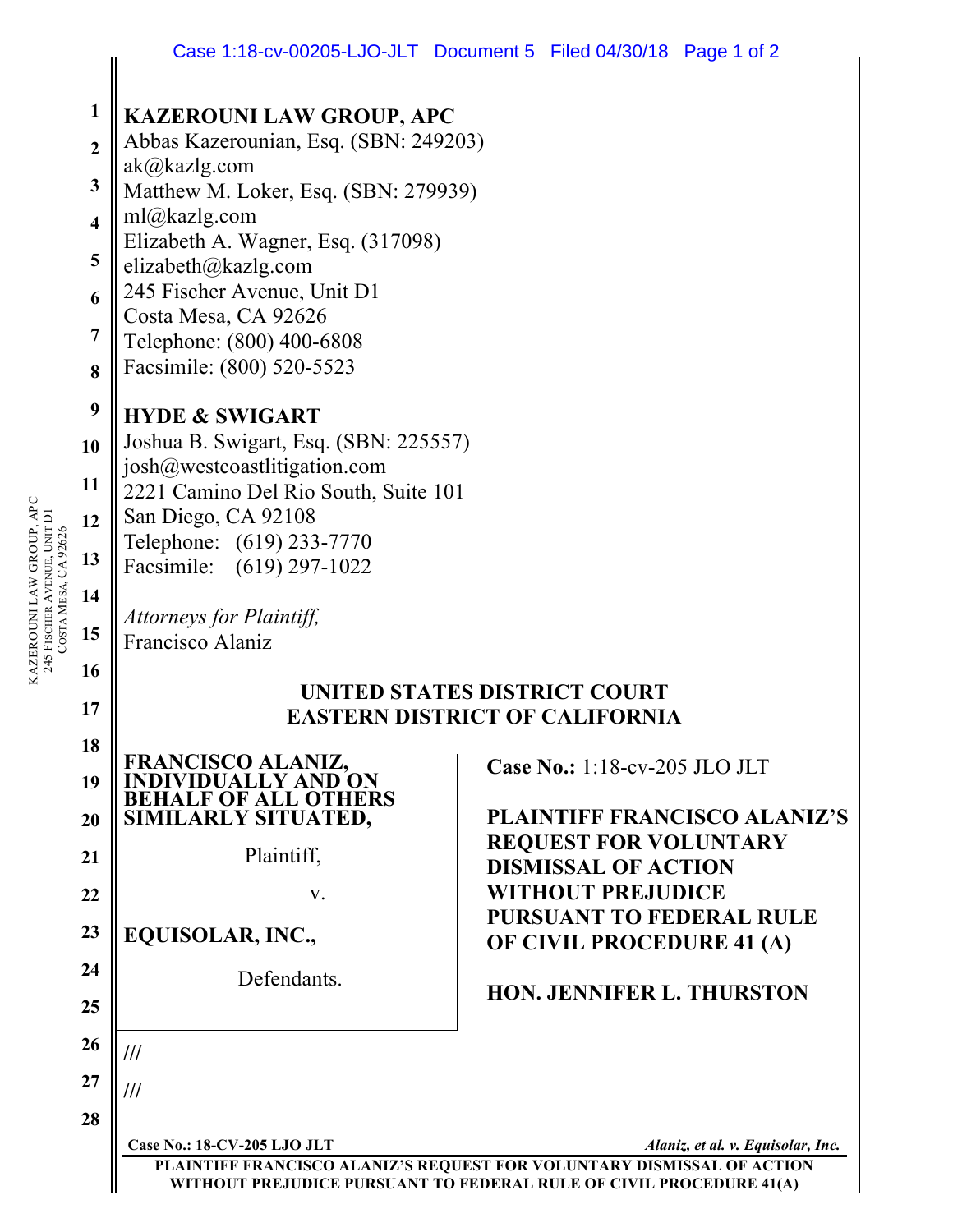Plaintiff FRANCISCO ALANIZ ("Plaintiff") hereby moves to dismiss this action without prejudice pursuant to Federal Rule of Civil Procedure 41(a).

Plaintiff respectfully requests the action be dismissed WITHOUT PREJUDICE.

Dated: April 30, 2018 Respectfully submitted,

## **KAZEROUNI LAW GROUP, APC**

 By: /s Matthew M. Loker MATTHEW M. LOKER, ESQ. ATTORNEY FOR PLAINTIFF

## **CERTIFICATE OF SERVICE**

A copy of the foregoing *Voluntary Dismissal* has been filed this 30th day of April 2018, through the Court's electronic filing system. All parties may access the foregoing via the Court's electronic filing system. In addition, said document was also served via U.S. Mail and E-mail as follows:

| <b>Jonathan Myers</b>              |  |  |
|------------------------------------|--|--|
| EquiSolar                          |  |  |
| 16530 Ventura Boulevard, Suite 104 |  |  |
| <b>Encino, CA 91436</b>            |  |  |
| OfficeManager@equisolar.com        |  |  |
|                                    |  |  |

 /s/ Matthew M. Loker MATTHEW M. LOKER, ESQ.

**Case No.: 1:18-cv-205 LJO JLT 1 of 1** *Alaniz v. Equisolar, Inc.* **PLAINTIFF FRANCISCO ALANIZ'S REQUEST FOR VOLUNTARY DISMISSAL OF ACTION WICE PURSUANT TO FEDERAL RULE OF CIVIL PROCEDURE 41(A)** 

**11 12 13 14 15 16** KAZEROUNI LAW GROUP, APC 245 FISCHER AVENUE, UNIT D1 KAZEROUNI LAW GROUP, APC<br>245 FISCHER AVENUE, UNIT DI<br>COSTA MESA, CA 92626 MESA, CA 92626

**1**

**2**

**3**

**4**

**5**

**6**

**7**

**8**

**9**

**10**

**17**

**18**

**19**

**20**

**21**

**22**

**23**

**24**

**25**

**26**

**27**

**28**